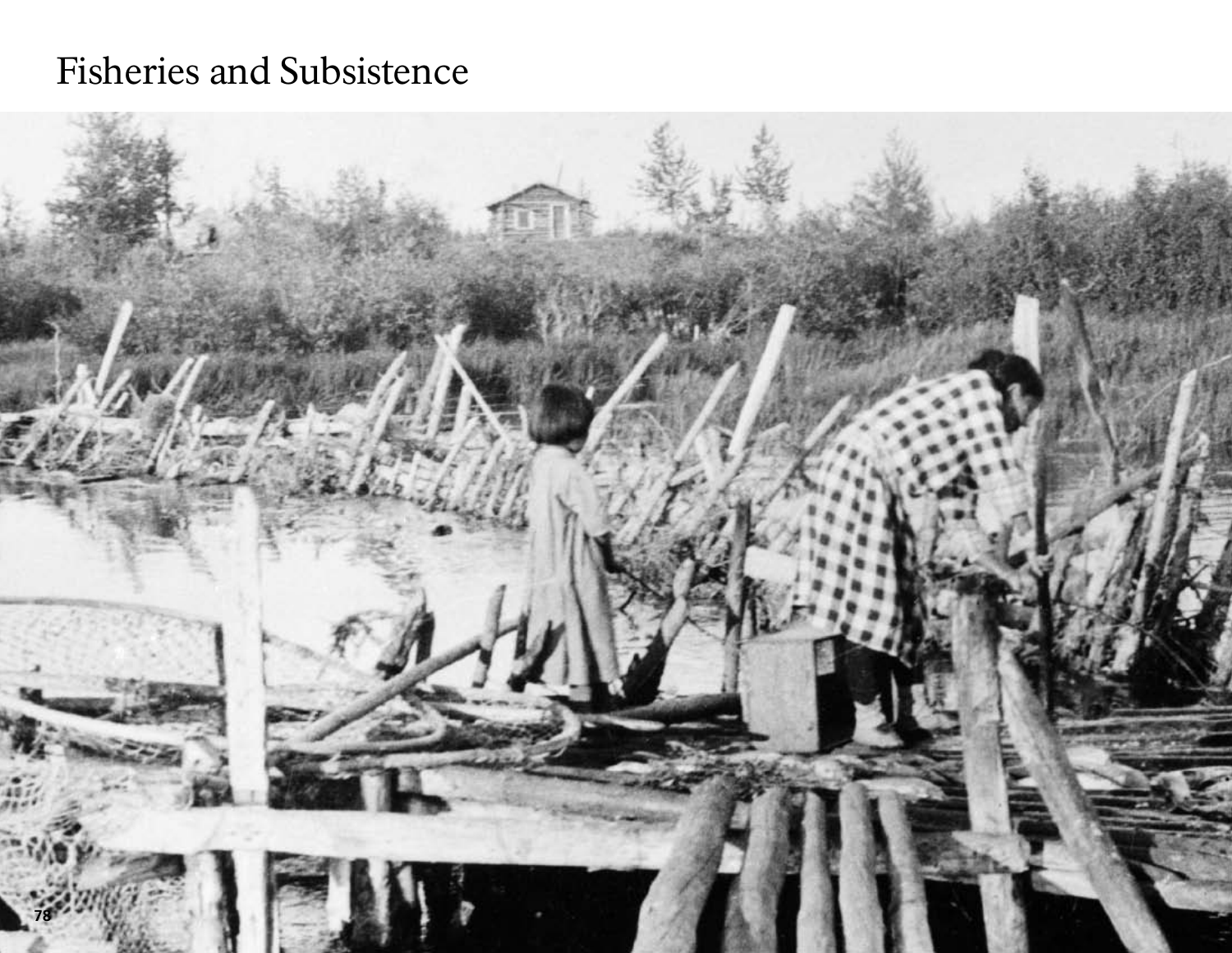

## An American-Canadian Traditional Ecological Knowledge Study of the Upper Tanana River Fisheries

by Connie Friend, Gary Holton and Norman Easton

## **Abstract**

This project examines ethnographic information collected from knowledgeable fishers in seven Native villages in the Upper Tanana River Valley, which runs through eastern Interior Alaska and into the Yukon Territory, Canada. The local governments of five of these villages had expressed concerns regarding the health and status of their fisheries. Researchers combined ethnographic interviews, linguistic documentation and analysis, mapping and survey techniques to provide a historic and contemporary picture of traditional ecological knowledge and subsistence practices among the Upper Tanana fisheries. Research results suggest there is significant local knowledge of natural laws of interdependence linking the various historic and contemporary fisheries in the Upper Tanana drainage. Such information can provide managers with additional information about relationship to place and the interdependence of traditional subsistence users and nature *(See Basso 1996).* Additionally, it provides a temporal and social context for a recent Upper Tanana telemetry study of humpback whitefish *(Coregonus pidschian)* seasonal movements *(Brown 2006).*

**Mansfield Fish Weir circa 1940s or '50s.**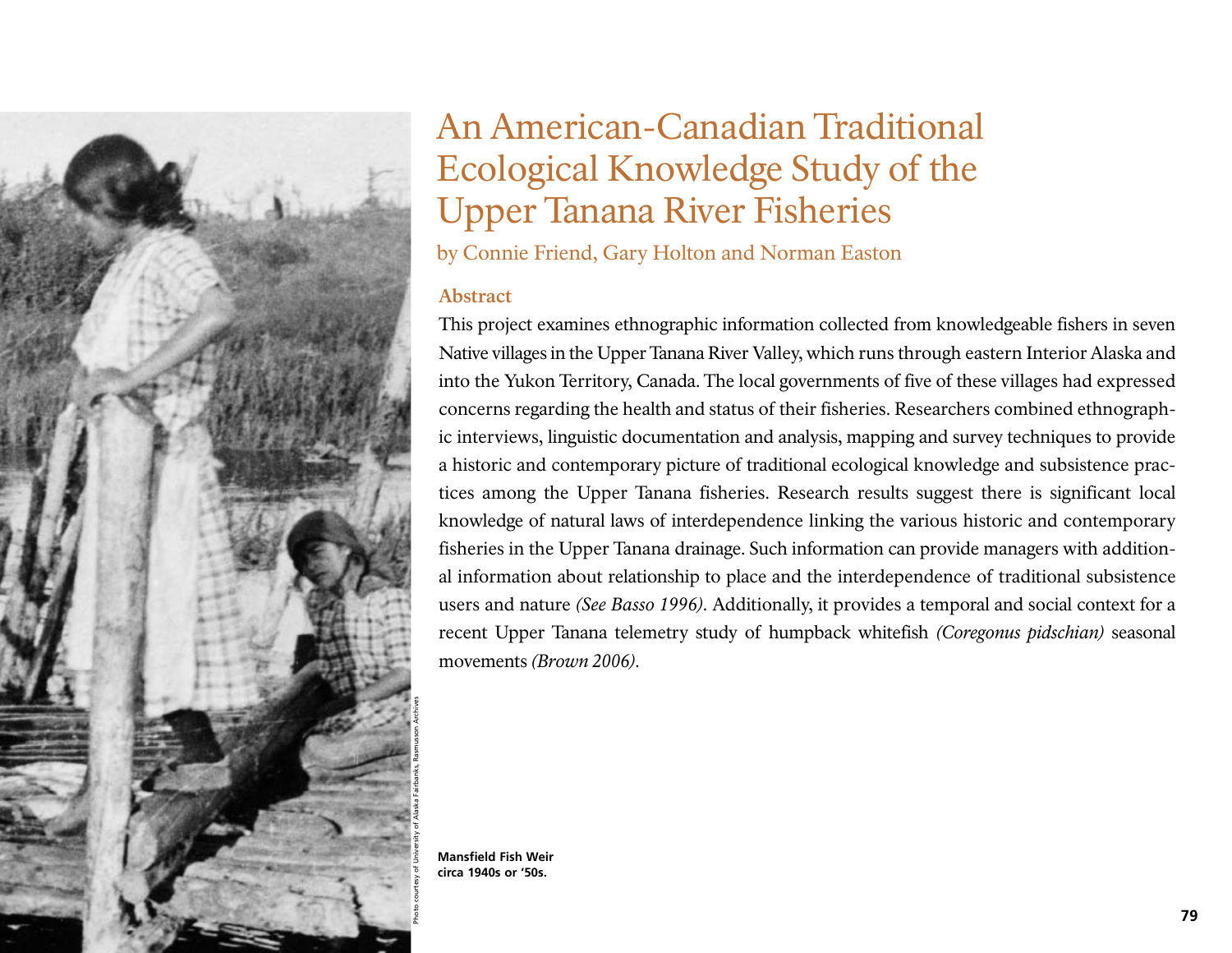## **Introduction**

Native villages began expressing concerns about the health and safety of their subsistence resources, especially fish, about the year 2000. Requests for studies came to the Tetlin National Wildlife Refuge from the villages of Northway, Tetlin, Tanacross, Dot Lake and Healy Lake. A three-year telemetry study of the whitefish *(Coregonus pidschian)* of the Upper Tanana River was begun in 2000 *(Brown 2006),* and the following year, *A Traditional Ecological Knowledge Study of the Fisheries of the Upper Tanana River* was initiated. Information for this monograph is derived primarily from the latter study *(Friend et al. 2007).*This paper focuses on a brief history of the fisheries, the historic and contemporary social aspects of the fisheries and the unique relationship of the people with the resource.

## **Purpose**

Our purpose was to document local knowledge developed over generations by indigenous people in seven Upper Tanana villages: Beaver Creek (Canada), Northway, Tetlin, Tok, Tanacross, Dot Lake and Healy Lake (Alaska). Through this process, past and current harvest information, adaptive patterns and especially traditional ecological knowledge regarding fisheries



resources would be brought forward to assist in management decisions.

## **Methods**

Looking to recent Traditional Ecological Knowledge (TEK) studies that had been done, as well as trying to fill in some of the blanks for the western scientific study, specific questions were asked about seasonal movement, feeding patterns, diet, spawning sites as well as cultural traditions. Over a period of three years, 42 fishers were interviewed. Interviews were a combination of structured and nonstructured inquiries done in groups whenever possible, in order for the dynamic to be more interactive. This was especially true for the linguistic component. Researchers also participated in culture camps held at fish camps in four separate fisheries.

## **Linguistic Discussion**

Crucial to the understanding of the Traditional Ecological Knowledge of fisheries is a thorough investigation of the indigenous fish taxonomy. Three distinct Native languages are spoken in the Upper Tanana River drainage: Southern Tutchone (in Canada), Upper Tanana and Tanacross (in Alaska). By including a linguistic component, a more thorough understanding of place names and their significance can be applied and other information gleaned. For example, when considering the generic word for fish, *luug* (or *luugn* in Upper Tanana), which is used in similar forms throughout Alaska and elsewhere, the meaning changes from salmon (the most common meaning) to whitefish in the Upper Tanana. Thus, the language re-enforces the priority of whitefish over salmon in the Upper Tanana region *(see Figure 1).* This is not to say that the Upper Tanana people did not eat salmon. They traveled long distances on foot (summer-long journeys) to the Yukon and Copper rivers to obtain salmon and to trade *(Guédon 1974).* Today, this practice continues with people visiting both rivers to bring home salmon. Elders also informed us that the Copper River people like to have whitefish for a change in their diet.

| Language               | Term           | <b>Specific meaning</b> |
|------------------------|----------------|-------------------------|
| Ahtna                  | tuk'ae         | salmon                  |
| Dena'ina               | tiq'a          | salmon                  |
| Deg Xinag              | tegg           | salmon                  |
| <b>Upper Kuskokwim</b> | łuk'a          | salmon                  |
| Koyukon                | took'e (tuk'E) | salmon                  |
| Gwich'in               | łuk            | salmon                  |
| Lower Tanana           | tuk'a          | salmon                  |
| <b>Tanacross</b>       | tuug           | whitefish               |
| <b>Upper Tanana</b>    | tuugn          | whitefish               |

**Figure 2. Athabascan Terms for 'Fish'.**

## **Results and Conclusions**

The TEK research in the Upper Tanana conveyed an important message to resource management. The 42 consultants shared a basic belief: by right action and observance of cultural traditions, people would be able to influence natural events to the extent that their needs would be met and the resource—fish, plant or animal would give itself freely. We have labeled this belief system, *'An Elemental Reciprocal Agreement'.* Central to it are traditional values of sharing, taking only what is needed, being respectful of the resource, and not wasting. This paradigm constitutes an ancient worldview that links the hunterfisher-gatherer inextricably to the land and provides researchers and management with an ancient paradigm, which can be re-interpreted for present day conservation concerns *(Cajete 2000).*

Although whole villages are not migrating to fish camps as they once did, the fish camps continue to play a significant role in the lives of the indigenous people of the Upper Tanana today. The fish camps are still a place of laughter *(Kawagley 2006)* and respect learned. In Tetlin, the young people are taught to hang the fish in the same direction in **Figure 1. Tanana River upstream from Tanacross Village.** people like to have whitefish for a change in their diet. Which they were swimming as a sign of respect. At camp,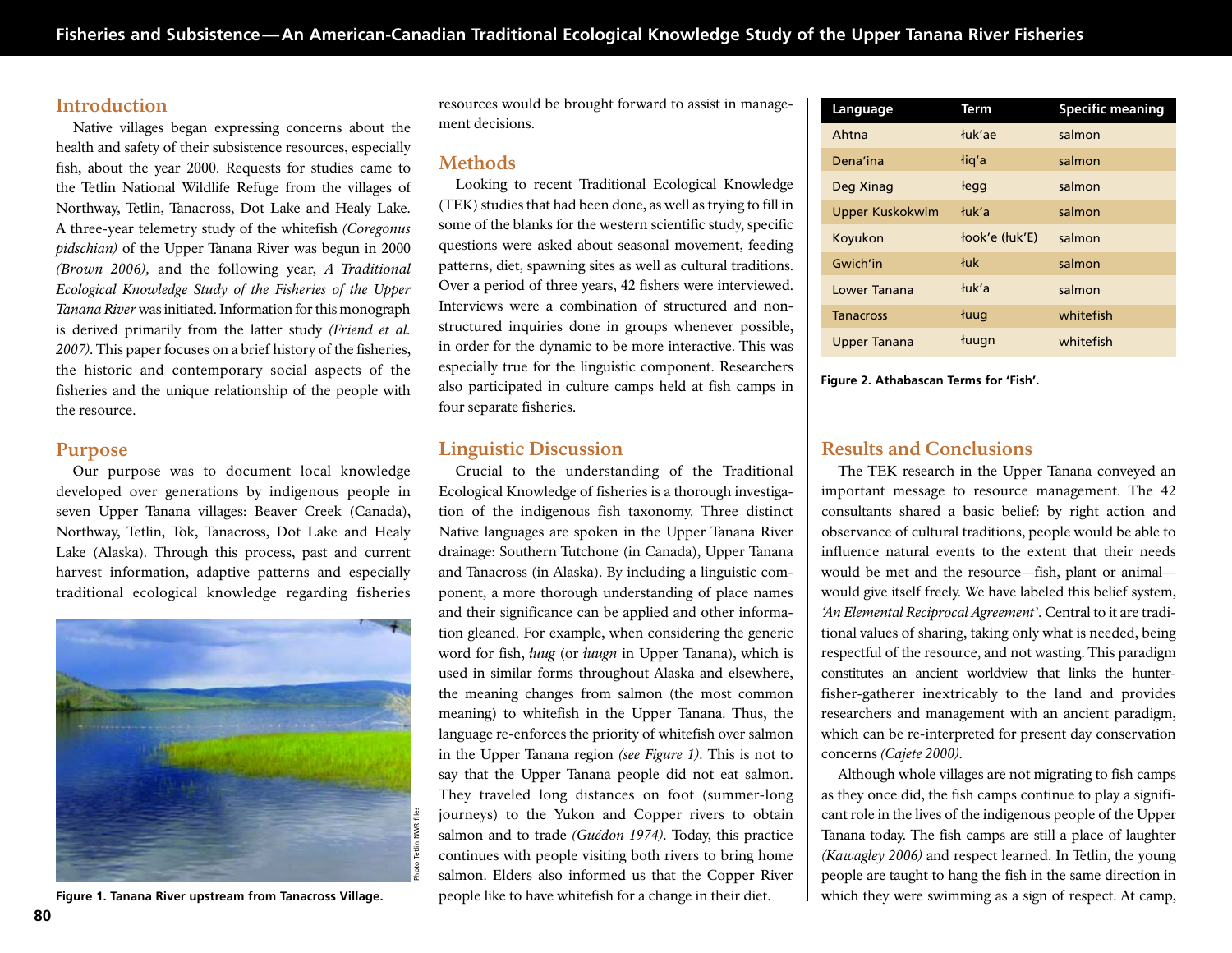young people are taught not to play with their food, nor to take more than they can eat, to have right thoughts and attitudes, to share and not to waste. The traditional culture is taught at fish camp. Rather than being a quaint, outdated experience, the experience and the teachings are in-depth models of modern conservation principles *(Cajete 2000).*

To the traditional Upper Tanana Native person, there is a sacredness associated with the land and with the harvesting of foods. Fish camp is considered a sacred place; it is kept clean and treated with respect. Cares that come with living in the fast paced twenty-first century are put aside. A deep joy and connectedness settles in and prevails for a time. Fish camp provides a healing environment for Native people, particularly the elders. This sacred relatedness to the land and to each other is manifested in multiple ways that inform the ethics which govern the traditional Native person's actions. One elder expressed it succinctly:

*So when a chief comes to your door, he doesn't have to have an army. She doesn't have to have a judge. He doesn't have to have a warrant. He doesn't have to have accusations of any kind; because in a secular and a sacred society when violations occur on an individual basis, (they) are accepted by the individual. So when you say, 'traditions' today, you're really talking*

*about an individual covenant and that's when you hear the old people say, not 'Our Law' (but) 'Our Way': our traditions. How that operates on a daily basis is relatively easy to understand. (Friend and De Fries 2005)*

In documenting the elders' Traditional Ecological Knowledge, we learned what fish eat, where fish eat, confirmed two spawning ground locations discovered by Brown's telemetry study *(2006)* and the basis of the 'Elemental Reciprocal Agreement'. Apart from the agreement, we have been learning about the uniqueness of each fishery.

#### **Scottie Creek**

The Scottie Creek fisheries became the destination for people who walked there from the Wrangell-St. Elias mountains during two eruptions of Mt. Churchill. The first occurred plus or minus 1,900 years ago and the second, approximately 1,250 years before present *(Richter et al. 1995).* The Scottie Creek fishery, which has been visited by indigenous people from both Canada and Alaska for millennia, was recognized by elders to have once been a place of natural riches and prosperity. Even salmon (*Oncorhynchus keta and O. tshawytscha),* which are rare in the Upper Tanana, were said to have been abundant at Scottie Creek two or three generations ago.

**Isaac Juneby, former Chief of Eagle village defines Traditional Knowledge as follows:** *...Traditional Knowledge should not be over looked, discounted in addressing cultural resource management simply because it is not written down. Traditional Knowledge is the property of the people who possess it. Traditional Knowledge is respected, used and passed on. Traditional Knowledge also provides the Alaska Natives with an understanding of who they are.* **(In speech to the Upper Tanana Cultural Resource Summit 2005, see also Berkes 1999).**





40

50

NAD 83, LITW1 Data courtesy of U.S. Fish and Width Service Tellin N.W.F

20  $-30$ 

6  $-10$  Tetlin NWR files